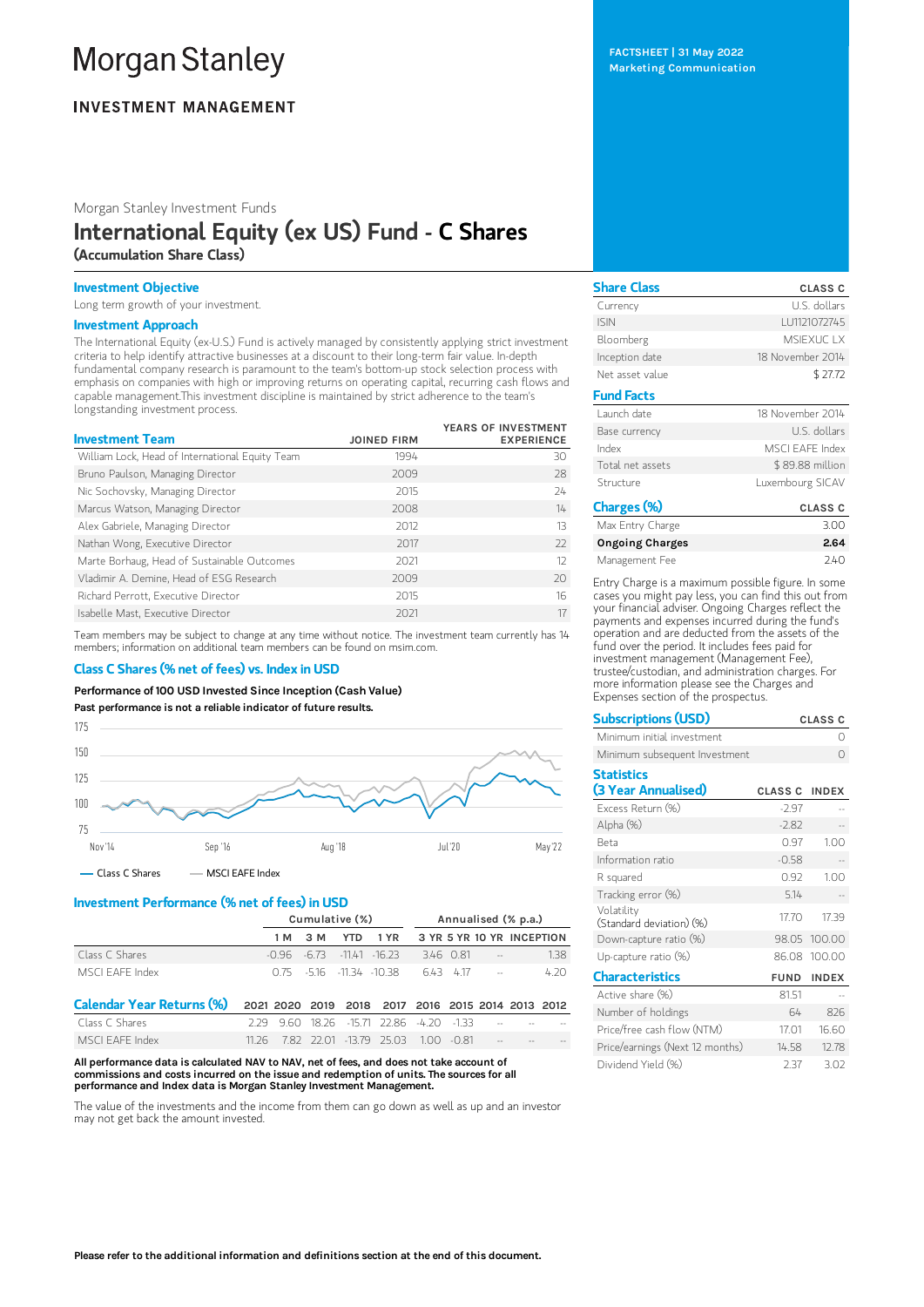## Top Countries (% of Total Net Assets)<sup>1</sup> FUND INDEX

|  | <b>United Kingdom</b> | 21.87   | 15.88 |
|--|-----------------------|---------|-------|
|  | France                | 16.52   | 11.43 |
|  | Germany               | 15.71   | 8.16  |
|  | Canada                | 6.36    |       |
|  | Switzerland           | 6.28    | 10.16 |
|  | Japan                 | 5.83    | 22.14 |
|  | Sweden                | 4.09    | 3.45  |
|  | Denmark               | 2.56    | 2.67  |
|  | Hong Kong             | 2.56    | 2.98  |
|  | Other                 | 16.21   |       |
|  | Cash                  | $-6.62$ |       |

| Sector Allocation (% of Total Net Assets) <sup>1,2</sup> |                           | <b>FUND</b> | <b>INDEX</b> |
|----------------------------------------------------------|---------------------------|-------------|--------------|
|                                                          | Consumer Staples          | 21.16       | 10.36        |
|                                                          | Financials                | 17.92       | 17.60        |
|                                                          | Industrials               | 16.43       | 15.01        |
|                                                          | Health Care               | 14.46       | 13.26        |
|                                                          | Information<br>Technology | 14.06       | 8.14         |
|                                                          | Consumer<br>Discretionary | 6.63        | 11.20        |
|                                                          | Energy                    | 3.18        | 4.81         |
|                                                          | <b>Materials</b>          | 2.24        | 8.11         |
|                                                          | Communication<br>Services | 1.91        | 4.97         |
|                                                          | Cash                      | $-6.62$     |              |

| Top Holdings (% of Total Net Assets) <sup>3</sup> | <b>FUND</b> | <b>INDEX</b> |
|---------------------------------------------------|-------------|--------------|
| Reckitt Benckiser Plc                             | 3.66        | 0.37         |
| Constellation Software Inc.                       | 3.09        |              |
| Sanofi                                            | 3.09        | 0.80         |
| SAP SF                                            | 2.91        | 0.69         |
| Roche Holding AG                                  | 2.65        | 1.67         |
| AIA Group Ltd                                     | 2.56        | 0.83         |
| Taiwan Semiconductor Mfg Co. Ltd                  | 2.45        |              |
| Heineken NV                                       | 7.47        | 0.17         |
| LVMH Moet Hennessy Louis Vuitton SE               | 2.36        | 1.18         |
| Prudential Plc                                    | 2.31        | 0.24         |
| Total                                             | 27.50       |              |

<sup>1</sup>May not sum to 100% due to the exclusion of other assets and liabilities. <sup>2</sup> For additional information regarding sector classification/definitions please visit www.msci.com/gics and the glossary at www.morganstanley.com/im. <sup>3</sup> These securities and percentage allocations are only for illustrative purposes and do not constitute, and should not be construed as, investment advice or recommendations with respect to the securities or investments mentioned.

#### Please refer to the Prospectus for full risk disclosures, available at ww.morganstanleyinvestmentfunds.com. All data as of 31.05.2022 and subject to change daily.

This is a marketing communication. Applications for shares in the Fund should not be made without first consulting the current Prospectus and the Key Investor Information Document ("KIID"), which are available in English and in the official language of your local jurisdiction at

[morganstanleyinvestmentfunds.com](https://www.morganstanley.com/im/msinvf/index.html) or free of charge from the Registered Office of Morgan Stanley Investment Funds, European Bank and Business Centre, 6B route de Trèves, L-2633 Senningerberg, R.C.S. Luxemburg B 29 192. A summary of investor rights is available in English at the same website.

If the management company of the relevant Fund decides to terminate its arrangement for marketing that Fund in any EEA country where it is registered for sale, it will do so in accordance with the relevant UCITS rules.

#### **DEFINITIONS**

Active Share is a measure of the percentage of stock holdings in a managers portfolio that differ from the benchmark index (based on holdings and weight of holdings). Active Share scores range from 0%-100%. A score of 100% means you are completely different from the

## Share Class C Risk and Reward Profile

| <b>Lower Risk</b>                |  |  |  |                                   | Higher Risk |  |  |
|----------------------------------|--|--|--|-----------------------------------|-------------|--|--|
|                                  |  |  |  |                                   |             |  |  |
| <b>Potentially Lower Rewards</b> |  |  |  | <b>Potentially Higher Rewards</b> |             |  |  |

The risk and reward category shown is based on historic data.

Historic figures are only a guide and may not be a reliable indicator of what may happen in the future.

- As such this category may change in the future.
- The higher the category, the greater the potential reward, but also the
- greater the risk of losing the investment. Category 1 does not indicate a risk free investment.
- The fund is in this category because it invests in company shares and the fund's simulated and/or realised return has experienced high rises and falls historically.
- The fund may be impacted by movements in the exchange rates between the fund's currency and the currencies of the fund's investments.

This rating does not take into account other risk factors which should be considered before investing, these include:

- The fund relies on other parties to fulfill certain services, investments or transactions. If these parties become insolvent, it may expose the fund to financial loss.
- Sustainability factors can pose risks to investments, for example: impact asset values, increased operational costs.
- There may be an insufficient number of buyers or sellers which may affect the funds ability to buy or sell securities.
- Investment in China A-Shares via Shanghai-Hong Kong and Shenzhen-Hong Kong Stock Connect programs may also entail additional risks, such as risks linked to the ownership of shares.
- There are increased risks of investing in emerging markets as political, legal and operational systems may be less developed than in developed markets.
- Past performance is not a reliable indicator of future results. Returns may increase or decrease as a result of currency fluctuations. The value of investments and the income from them can go down as well as up and investors may lose all or a substantial portion of his or her investment.
- The value of the investments and the income from them will vary and there can be no assurance that the Fund will achieve its investment objectives.
- Investments may be in a variety of currencies and therefore changes in rates of exchange between currencies may cause the value of investments to decrease or increase. Furthermore, the value of investments may be adversely affected by fluctuations in exchange rates between the investor's reference currency and the base currency of the investments.

benchmark. Active Share calculation may consolidate holdings with the same economic exposure. Alpha (Jensen's) is a risk-adjusted performance measure that represents the average return on a portfolio or investment above or below that predicted by the capital asset pricing model (CAPM) given the portfolio's or investment's beta and the average market return. Prior to 6/30/2018 Alpha was calculated as the excess return of the fund versus benchmark. Beta is a measure of the relative volatility of a fund to the market's upward or downward movements. A beta greater than 1.0 identifies an issue or fund that will move more than the market, while a beta less than 1.0 identifies an issue or fund that will move less than the<br>market. The Beta of the Market is always equal to 1. **Bioomberg** stands for 'Bloomberg Global Identifier (BBGID)'. This is a unique 12 digit alphanumerical code designed to enable the identification of securities, such as the Morgan Stanley Investment Funds sub-funds at share class level, on a Bloomberg Terminal. The Bloomberg Terminal, a system provided by Bloomberg L.P., enables analysts to access and analyse real-time financial market data. Each Bloomberg code starts with the same BBG prefix, followed by nine further characters that we list here in this guide for each share class of each fund. Cash & Equivalents are defined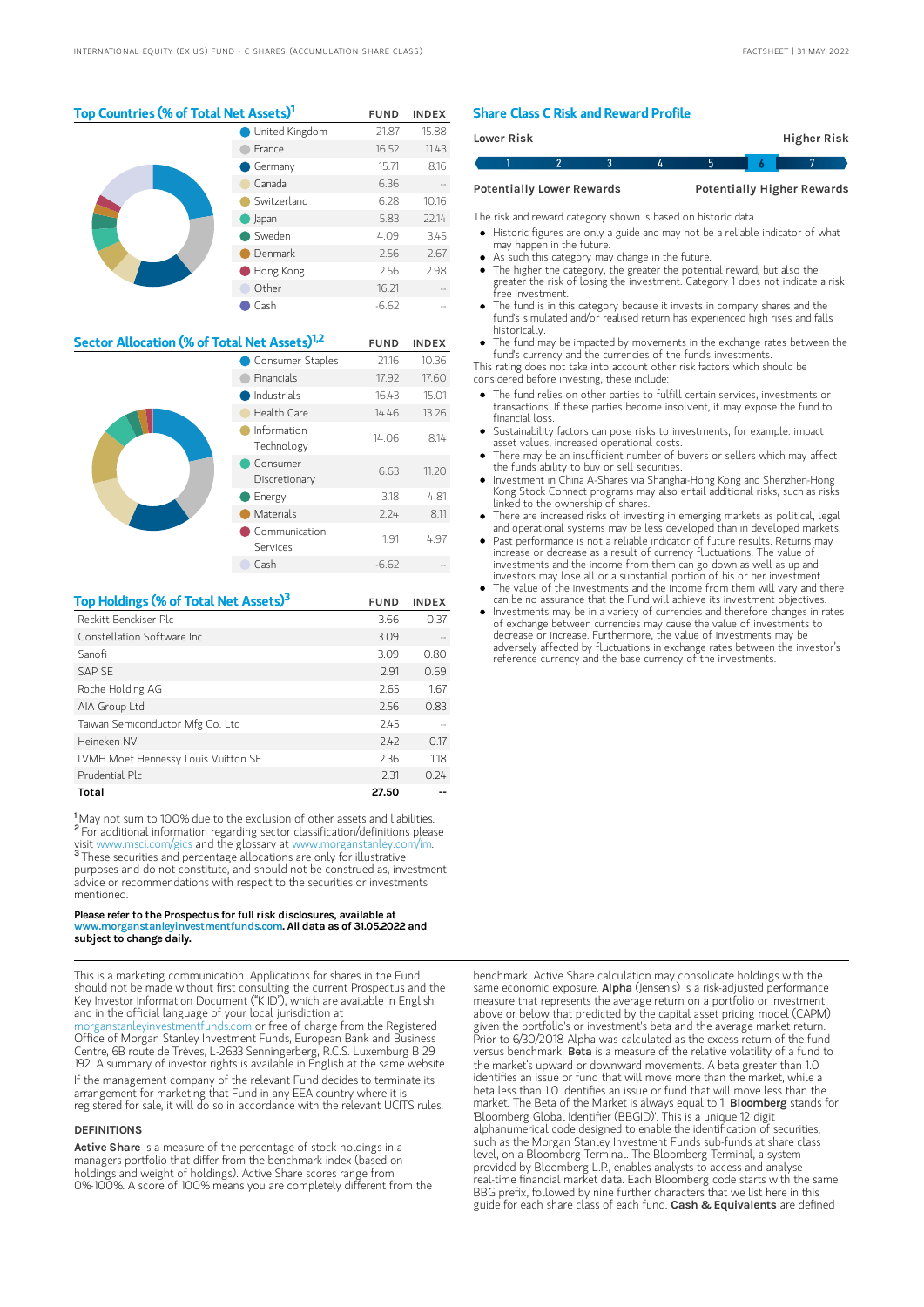as the value of assets that can be converted into cash immediately. These include commercial paper, open FX transactions, Treasury bills and other short-term instruments. Such instruments are considered cash equivalents because they are deemed liquid and not subject to significant risk of changes in values. Dividend yield is the ratio between how much a company pays out in dividends each year relative to its share price. Excess Return or value added (positive or negative) is the portfolio's return relative to the return of the benchmark. Information ratio is the portfolio's alpha or excess return per unit of risk, as measured by tracking error, versus the portfolio's benchmark. ISIN is the international securities identification number (ISIN), a 12 digit code consisting of numbers and letters that distinctly identifies securities. NAV is the Net Asset Value per share of the Fund (NAV), which represents the value of the assets of a fund less its liabilities. Number of holdings provided are a typical range, not a maximum number. The portfolio may exceed this from time to time due to market conditions and outstanding trades. Price/earnings (P/E) is the price of a stock divided by its earnings per share for the past 12 months. Sometimes called the multiple, P/E gives investors an idea of how much they are paying for a company's earning power. The higher the P/E, the more investors are paying, and therefore the more earnings growth they are expecting. Price/free cash flow (NTM) is a ratio used to compare a company's market value to its free cash flow. It is calculated by dividing the company's pershare stock price by its per-share free cash flow. Free Cash flow is calculated by subtracting a company's Capital Expenditures from its Operating Cash flow. R squared measures how well an investment's returns correlate to an index. An R squared of 1.00 means the portfolio performance is 100% correlated to the index's, whereas a low r-squared means that the portfolio performance is less correlated to the index's. Tracking error is the standard deviation of the difference between the returns of an investment and its benchmark. Upside/downside market capture measures annualized performance in up/down markets relative to the market benchmark. Volatility (Standard deviation) measures how widely individual

performance returns, within a performance series, are dispersed from the average or mean value.

### INDEX INFORMATION

The MSCI EAFE Index (Europe, Australasia, Far East) is a free floatadjusted market capitalization index that is designed to measure the international equity market performance of developed markets, excluding the US & Canada. The term "free float" represents the portion of shares outstanding that are deemed to be available for purchase in the public equity markets by investors. The MSCI EAFE Index currently consists of 21 developed market country indices. The performance of the Index is listed in U.S. dollars and assumes reinvestment of net dividends.

#### DISTRIBUTION

This communication is only intended for and will only be distributed to persons resident in jurisdictions where such distribution or availability would not be contrary to local laws or regulations. In particular, the Shares are not for distribution to US persons.

Ireland: MSIM Fund Management (Ireland) Limited. Registered Office: The Observatory, 7-11 Sir John Rogerson's Quay, Dublin 2, D02 VC42, Ireland. Registered in Ireland as a private company limited by shares under company number 616661. MSIM Fund Management (Ireland) Limited is regulated by the Central Bank of Ireland. United Kingdom: Morgan Stanley Investment Management Limited is authorised and regulated by the Financial Conduct Authority. Registered in England. Registered No. 1981121. Registered Office: 25 Cabot Square, Canary Wharf, London E14 4QA,<br>authorised and regulated by the Financial Conduct Authority. **Dubai:** Morgan Stanley Investment Management Limited (Representative Office, Unit Precinct 3-7th Floor-Unit 701 and 702, Level 7, Gate Precinct Building 3, Dubai International Financial Centre, Dubai, 506501, United Arab<br>Emirates. Telephone: +97 (0)14 709 7158). **Italy:** MSIM Fund Management (Ireland)Limited, Milan Branch (Sede Secondaria di Milano) is a branch of MSIM Fund Management (Ireland) Limited, a company registered in Ireland, regulated by the Central Bank of Ireland and whose registered office is at The Observatory, 7-11 Sir John Rogerson's Quay, Dublin 2, D02 VC42, Ireland. MSIM Fund Management (Ireland) Limited Milan Branch (Sede Secondaria di Milano) with seat in Palazzo Serbelloni Corso Venezia, 16 20121 Milano, Italy, is registered in Italy with company number and VAT number 11488280964. The Netherlands: MSIM Fund Management (Ireland) Limited, Rembrandt Tower, 11th Floor Amstelplein 1 1096HA, Netherlands. Telephone: 31 2-0462-1300. Morgan Stanley Investment Management is a branch office of MSIM Fund Management (Ireland) Limited. MSIM Fund Management (Ireland) Limited is regulated by the<br>Central Bank of Ireland. **France:** MSIM Fund Management (Ireland) Limited, Paris Branch is a branch of MSIM Fund Management (Ireland) Limited, a company registered in Ireland, regulated by the Central Bank of Ireland and whose registered office is at The Observatory, 7-11 Sir John Rogerson's Quay, Dublin 2, D02 VC42, Ireland. MSIM Fund Management (Ireland) Limited Paris Branch with seat at 61 rue de Monceau 75008 Paris, France, is registered in France with company number 890 071 863 RCS.

Spain: MSIM Fund Management (Ireland) Limited, Sucursal en España is a branch of MSIM Fund Management (Ireland) Limited, a company registered in Ireland, regulated by the Central Bank of Ireland and whose registered office is at The Observatory, 7-11 Sir John Rogerson's Quay, Dublin 2, D02 VC42, Ireland. MSIM Fund Management (Ireland) Limited, Sucursal en España with seat in Calle Serrano 55, 28006, Madrid, Spain, is registered in<br>Spain with tax identification number W0058820B. **SwitzerIand:** Morgan Stanley & Co. International plc, London, Zurich Branch Authorised and regulated by the Eidgenössische Finanzmarktaufsicht ("FINMA"). Registered with the Register of Commerce Zurich CHE-115.415.770. Registered Office: Beethovenstrasse 33, 8002 Zurich, Switzerland, Telephone +41 (0) 44 588 1000. Facsimile Fax: +41(0) 44 588 1074.

Australia: This publication is disseminated in Australia by Morgan Stanley Investment Management (Australia) Pty Limited ACN: 122040037, AFSL No. 314182, which accepts responsibility for its contents. This publication, and any access to it, is intended only for "wholesale clients" within the meaning of the Australian Corporations Act. Hong Kong: This document has been issued by Morgan Stanley Asia Limited for use in Hong Kong and shall only be made available to "professional investors" as defined under the Securities and Futures Ordinance of Hong Kong (Cap 571). The contents of this document have not been reviewed nor approved by any regulatory authority including the Securities and Futures Commission in Hong Kong. Accordingly, save where an exemption is available under the relevant law, this document shall not be issued, circulated, distributed, directed at, or made available to, the public in Hong Kong. Singapore: This publication should not be considered to be the subject of an invitation for subscription or purchase, whether directly or indirectly, to the public or any member of the public in Singapore other than (i) to an institutional investor under section 304 of the Securities and Futures Act, Chapter 289 of Singapore ("SFA"), (ii) to a "relevant person" (which includes an accredited investor) pursuant to section 305 of the SFA, and such distribution is in accordance with the conditions specified in section 305 of the SFA; or (iii) otherwise pursuant to, and in accordance with the conditions of, any other applicable provision of the SFA. In particular, for investment funds that are not authorized or recognized by the MAS, units in such funds are not allowed to be offered to the retail public; any written material issued to persons as aforementioned in connection with an offer is not a prospectus as defined in the SFA and, accordingly, statutory liability under the SFA in relation to the content of prospectuses does not apply, and investors should consider carefully whether the investment is suitable for them. This publication has not been reviewed by the Monetary Authority of Singapore.

Chile: Neither the Fund nor the interests in the Fund are registered in the Registry of Offshore Securities (el Registro de Valores Extranjeros) or subject to the supervision of the Commission for the Financial Market (la Comisión para el Mercado Financiero). This document and other offering materials relating to the offer of the interests in the Fund do not constitute a public offer of, or an invitation to subscribe for or purchase, the Fund interests in the Republic of Chile, other than to individually identified purchasers pursuant to a private offering within the meaning of Article 4 of the Chilean Securities Act (la Ley del Mercado de Valores) (an offer that is not "addressed to the public at large or to a certain sector or specific group of the public").

Peru: The interests in the Fund have not been and will not be registered in Peru under Decreto Legislativo 862: Ley de Fondos de Inversión y sus Sociedades Administradoras or under Decreto Legislativo 861: Ley del Mercado de Valores (the "Securities Market Law"), and are being offered to institutional investors only (as defined in article 8 of the Securities Market Law) pursuant to a private placement, according to article 5 of the Securities Market Law. The interests in the Fund have not been registered in the securities market public registry (Registro Público del Mercado de Valores) maintained by, and the offering of the Fund interests in Peru is not subject to the supervision of, the Superintendencia del Mercado de Valores. Any transfers of the Fund interests shall be subject to the limitations contained in the Securities Market Law and the regulations issued thereunder.

#### IMPORTANT INFORMATION

EMEA: This marketing communication has been issued by MSIM Fund Management (Ireland) Limited. MSIM Fund Management (Ireland) Limited is regulated by the Central Bank of Ireland. MSIM Fund Management (Ireland) Limited is incorporated in Ireland as a private company limited by shares with company registration number 616661 and has its registered address at The Observatory, 7-11 Sir John Rogerson's Quay, Dublin 2, D02 VC42, Ireland.

This document contains information relating to the sub-fund ("Fund") of Morgan Stanley Investment Funds, a Luxembourg domiciled Société d'Investissement à Capital Variable. Morgan Stanley Investment Funds (the "Company") is registered in the Grand Duchy of Luxembourg as an undertaking for collective investment pursuant to Part 1 of the Law of 17th December 2010, as amended. The Company is an Undertaking for Collective Investment in Transferable Securities ("UCITS").